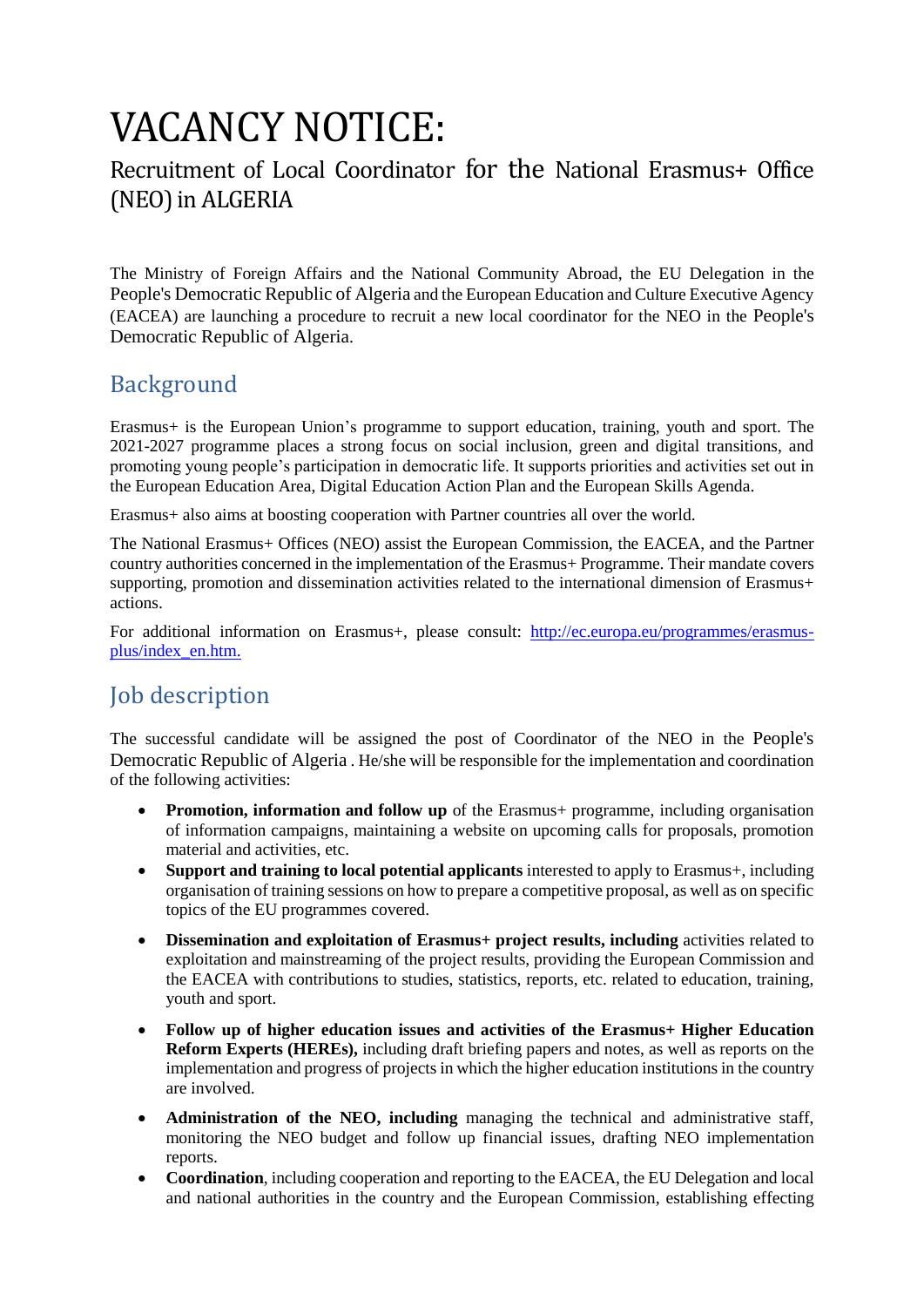working relations with the other NEOs in the Erasmus+ Partner countries and the Erasmus+ National Agencies in the Programme countries.

# Requirements for the post

### *Minimum eligibility criteria*

- University PhD degree;
- At least 5 years of project management experience, part of which in the framework of international projects;
- Excellent language skills: oral and written fluency in French and English (level B2 of the Common European Framework of Reference for Languages);
- Experience managing/coordinating a team.

### *Essential requirements*

- Ability to manage priorities;
- Good knowledge of the local environment in at least one of the following fields: higher education, vocational education and training, sport and youth sectors;
- Good analytical, communication, drafting and reporting skills;
- Strong motivation and commitment;
- Excellent computer literacy (word, excel, power point);
- Readiness to travel inside and, occasionally, outside the country.

#### *Advantageous requirements*

- Good knowledge of the Erasmus+ programme and the EU funding rules and procedures;
- Working experience in national public administration in the field of education and training or in international organisations;
- Knowledge of another EU language.

# Application procedure

Candidates must submit the below two documents in English:

- up- to-date detailed curriculum vitae (CV), in Europass CV format;
- Letter of motivation (2 pages maximum).

Applications must be sent by e-mail to: [EACEA-EPLUS-CBHE@ec.europa.eu.](mailto:EACEA-EPLUS-CBHE@ec.europa.eu) Please mention the following in your e-mail subject title: "Application – Coordinator NEO to the People's Democratic Republic of Algeria"

#### **Deadline for applications: 01/11/2021, 17:00 h (Brussels time)**

Non-compliance with the above requirements will lead to disqualification.

### Selection Procedure

The selection of the candidates will be carried out by a Selection Committee composed by representatives of the Ministry of Foreign Affairs and associated ministries, the EU Delegation in the People's Democratic Republic of Algeria and the EACEA.

The selection will be organised in the following steps:

- 1. Admissibility and eligibility check of the applicants;
- 2. The Selection Committee will analyse the motivation letter and CVs of eligible applicants on the basis of which it will invite to a written test and an interview a shortlist of applicants;